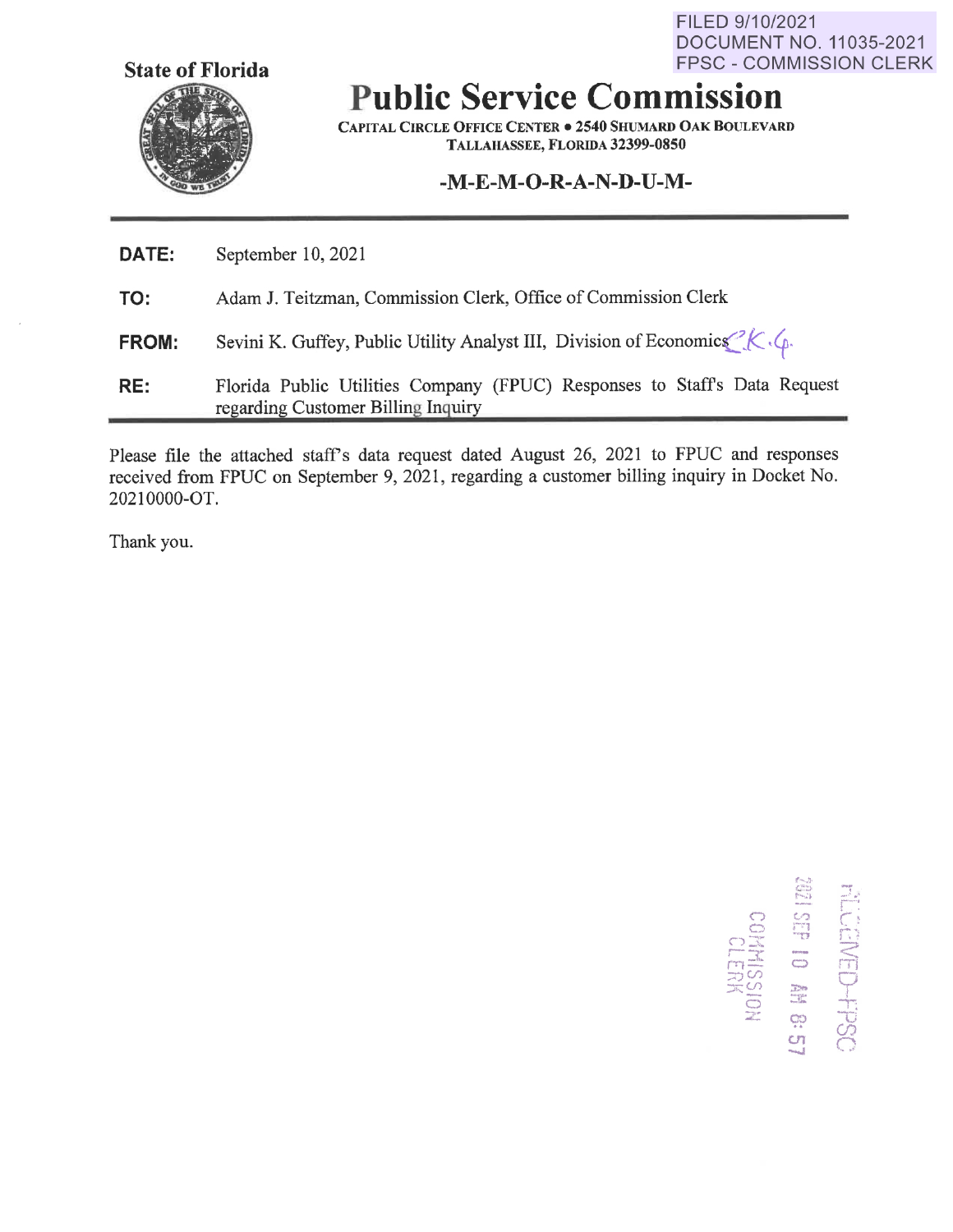CoMMJSSIONERS: GARY F. CLARK, CHAIRMAN ARTGRAHAM ANDREW GILES FAY MIKE LA ROSA GABRIEUAPASSIDOMO

### **STATE OF FLORIDA**



DIVIsION OF EcONOMICS JUDY HARLOW **DIRECTOR**  $(850)$  413-6410

## Public Service Commission

August 26, 2021

Mr. Mike Cassel A VP, Regulatory and Governmental Affairs Florida Public Utilities Company/Chesapeake 208 Wildlight Avenue Yulee, FL 32097 mcassel@fpuc.com

Ms. Beth Keating, Esq. Gunster, Yoakley & Stewart. P.A. 215 South Monroe Street, Suite 601 Tallahassee, FL 32301 bkeating@gunster.com

#### **Re: FPUC Customer Billing Inquiry**

Dear Mr. Cassel and Ms. Keating:

In response to a customer inquiry concerning the multiplying factor Florida Public Utilities Company (FPUC or Company) uses to convert 100 cubic feet (CCF) of natural gas to therms on a customer bill, the Florida Public Service Commission staff respectfully request the following information.

- l) Please state FPUC's multiplying factor used to convert natural gas CCFs to therms used.
- 2) Please provide an explanation how the company arrived at the factor stated in above response. Also discuss if the factor stays constant through the year(s) or, if it changes, please explain the reasons for the variations.
- 3) The U.S. Energy Information Administration information indicates the standard CCF conversion factor to be 1.037 therms. Please explain the reasons why FPUCs conversion factor deviates from the industry standard factor.

**CAPITAL CIRCLE OFFIC1': CENTER** • **2540 SHUMARD OAK BOULEVARD** • **T AU.AllASSEE, FL 32399-0850 An Affirmative Action** / **Equal Opportunity 1':mployer**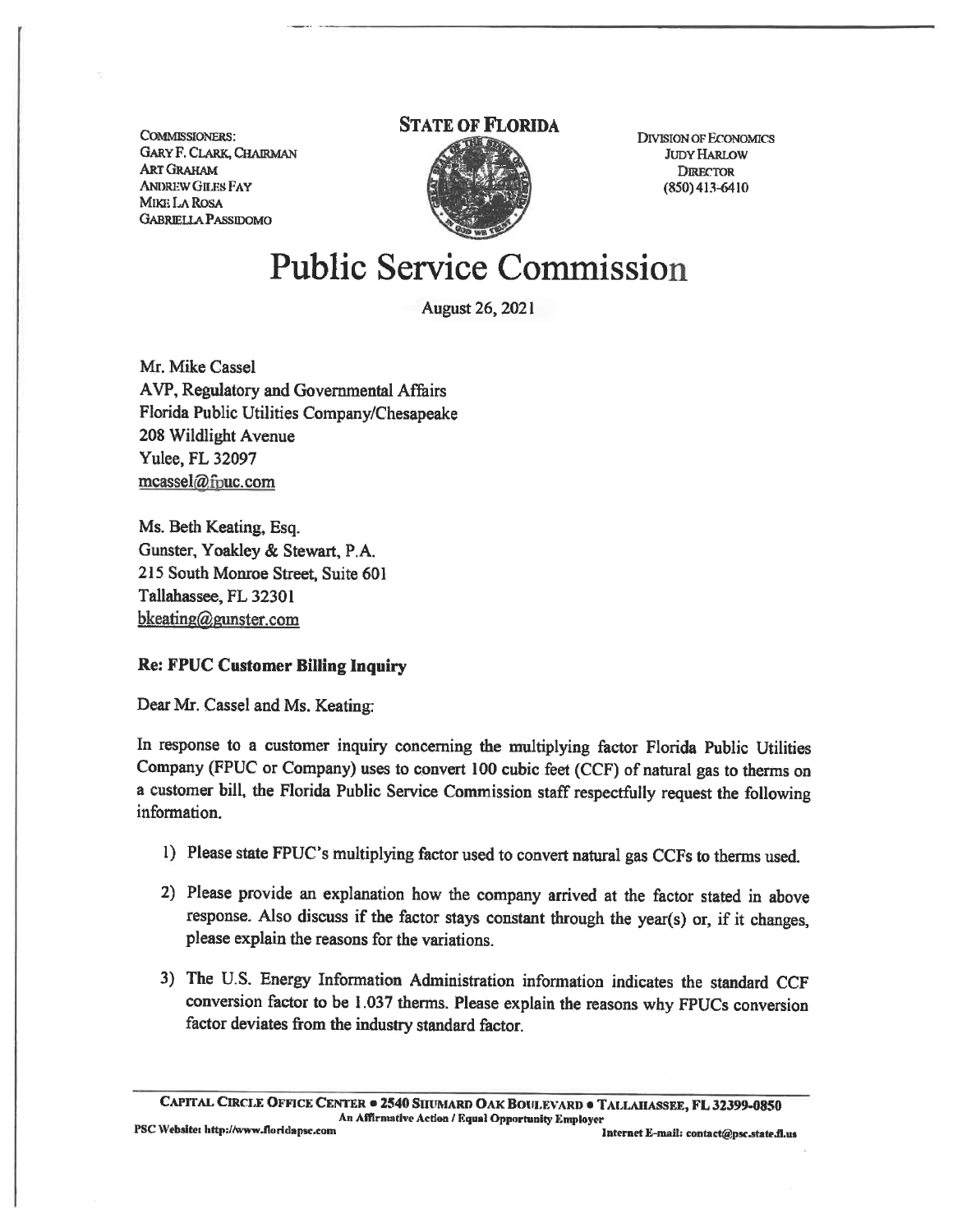Mr. Mike Cassel Page 2 August 26, 2021

> 4) Referring to item 10 on FPUCs *Understanding your Bill* (on FPUC website). please explain the statement "2.88 is the cubic feet in a therm"

Please file all responses electronically in Docket No. 20210000-OT no later than September 9, 2021 via the Commission's website at www.floridapsc.com by selecting the Clerk's Office tab and Electronic Filing Web Form. Please contact me at sguffey@psc.state.fl.us or at 850.413.6204 if you have any questions.

Thank you.

*/s/Sevini Guffey*  Sevini Guffey Public Utility Analyst

cc: Tripp Coston, Economics Supervisor (tcoston@psc.state.fl.us)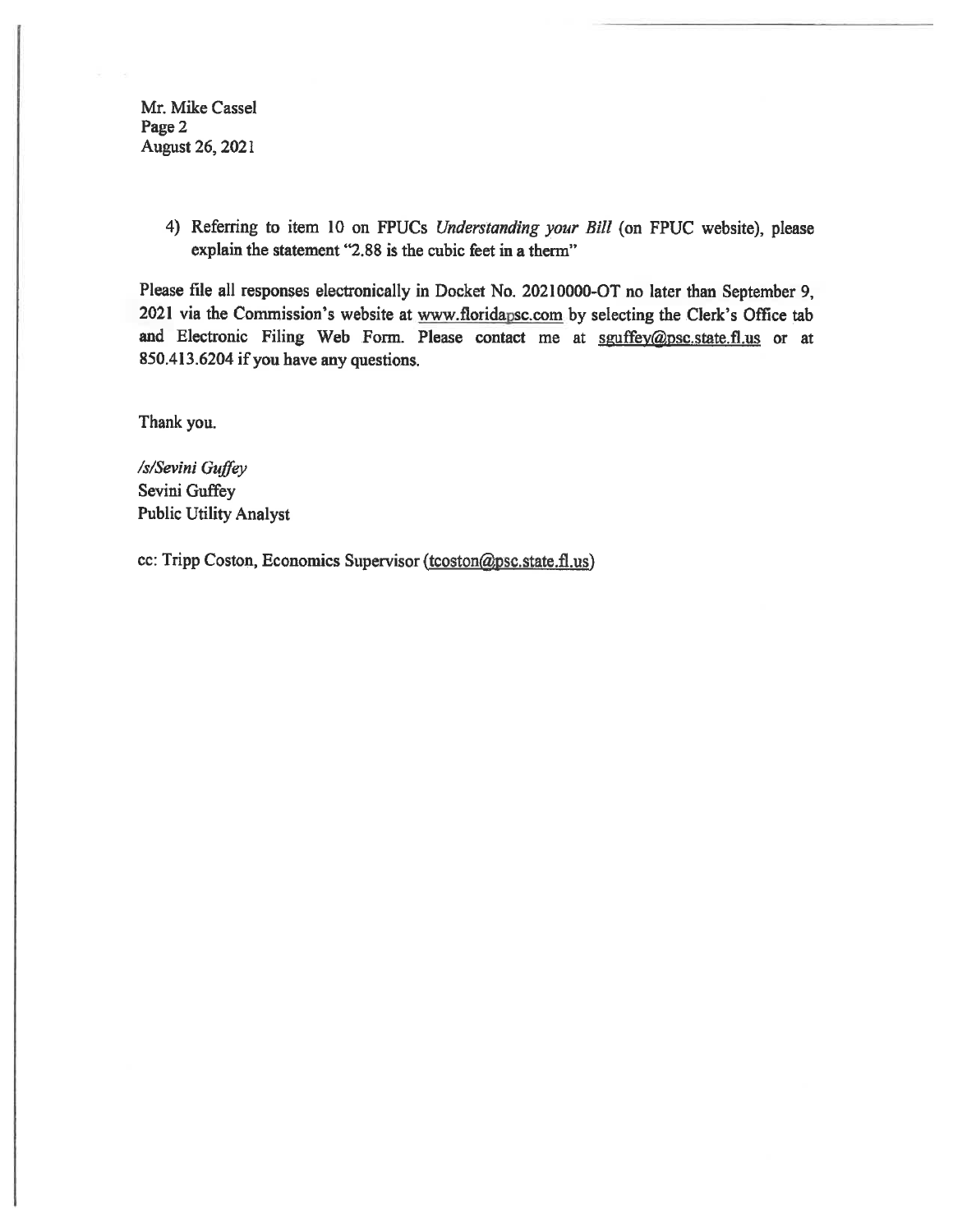September 9, 2021

------

-------------



Company Responses to Customer Billing Inquiry Docket No. 20210000-OT

In response to a customer inquiry concerning the multiplying factor Florida Public Utilities Company (FPUC or Company) uses to convert 100 cubic feet (CCF) of natural gas to therms on a customer bill, the Florida Public Service Commission staff respectfully request the following information.

1) Please state FPUC's multiplying factor used to convert natural gas CCF's to therms used. Company Response:

FPUC does not use a single multiplying factor to convert natural gas CCF's to therm. The Company uses multiple billing factors that vary according the two primary components: the average BTU factor for that service area and the pressure factor associated with the customer's meter. *Respondent* - *Curtis D. Young* 

2) Please provide an explanation how the company arrived at the factor stated in above response. Also, discuss if the factor stays constant through the year(s) or, if it changes, please explain the reasons for the variations.

### Company Response:

The factor for this particular customer was computed by first calculating the Company's BTU factor the customer's service area (South Florida). This is based on the average BTU content of gas purchased from two months prior multiplied by a pressure conversion factor derived from dividing the delivery pressure of gas sold by the delivery pressure of gas purchased. The resulting product is then multiplied by the pressure factor assigned to the customer's meter for the total multiplying factor that appears on the customer's bill. (Attached is a sample Illustration of this calculation). The multiplying factor may vary from month to month in accordance to changes in the delivery pressure conversion factors provided by the Company's upstream pipeline. *Respondent* - *Curtis D. Young* 

3) The U.S. Energy Information Administration information indicates the standard CCF conversion factor be 1,037 therms. Please explain the reasons why FPUC's conversion factor deviates from the industry standard factor.

#### Company Response:

It is the Company's position that the BTU factor cited by the U.S. Energy Information Administration are simply industry standards and approximations. Actual BTU factors are impacted by many factors (including heat content, varying pipeline pressures, etc.) and fluctuate quite regularly. *Respondent-Curtis D. Young* 

4) Referring to item 10 on FPUC's *Understanding you Bill* (on FPUC website), please explain the statement "2.88 is the cubic feet in a therm". Company Response:

The Company presumes that the statement in item 10 may contain a typo or have been entered in error. It is being investigated and will be corrected, if necessary. *Respondent* - *Curtis D. Young* 

 $t(5)$ 

1635 Meathe Dr,, West Palm **Beach,** FlorldaB411 1800.427.77121 www.fpuc.com